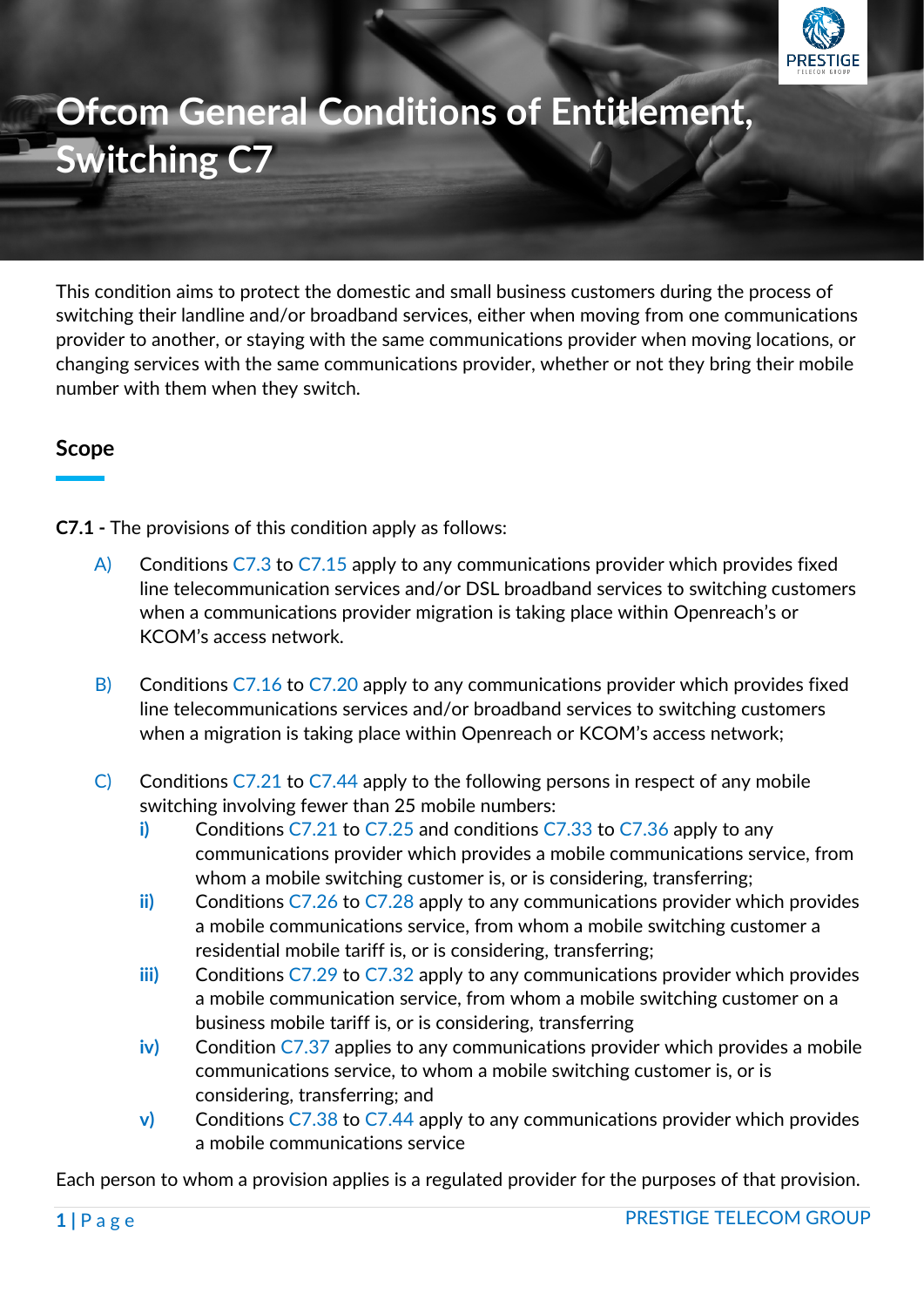**C7.2 -** For the purposes of conditions C7.3 to C7.20: any fixed line telecommunications services and/or broadband services are relevant communications services

# **Obligations to Prevent Mis-selling**

**C7.3 -** When selling or marketing relevant communications services, the regulated prover that is the gaining provider must ensure that:

- A) It does not engage in slamming;
- $\vert$ B) Any information it provides to the switching customer is accurate and not misleading, including information about:
	- **i)** Its relevant communication services;
	- **ii)** The impact on other relevant communications services which the switching customer is currently receiving, as a result of buying the relevant communications services being sold or marketed by the gaining provider; and
	- **iii)** The impact on the switching customers' existing contractual obligations with other regulated providers, as a result of buying the relevant communications services being sold or marketed by the gaining provider; and
- $\overline{C}$  It asks switching customers if they also want the information provided in a durable medium and, if they do, the regulated provider musty provide the information in that form.

## **Information at Point of Sale**

**C7.4 -** The regulated provider that is the gaining provider must take all reasonable steps to ensure that before entering into a contract for the provision of relevant communications services, the switching customer who is requesting a communications provider migration:

- A) Is authorised to do so;
- B) Intends to enter into the contract; and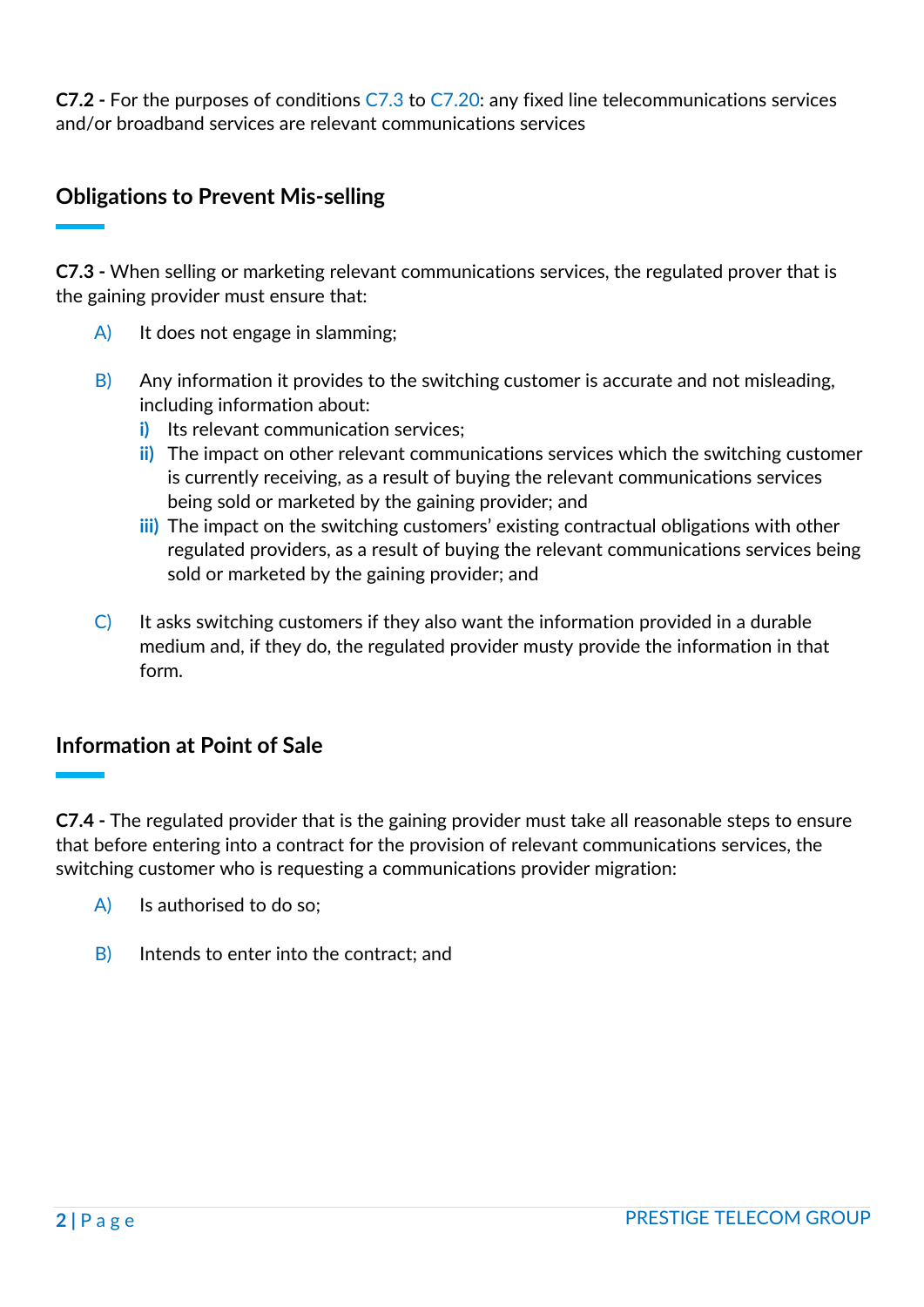- C) Is provided with the information set out below in a clear, comprehensible, prominent and accurate manner, in paper or another du4rable medium which is available or accessible to the switching customer or, where the switching customer enters into the contract during a sales call, by telephone:
	- **i)** The identity of the legal entity the switching customer is contracting with its telephone, website and/or e-mail contact details; and
	- **ii)** A description of the relevant communications services requested; the key charges; payment terms; the existence of any termination right, termination procedures and the switching customer's right to cancel at no cost from the point of sale to the completion of the transfer period; the arrangements for provision of the service, including the order process and, as accurately as possible, the likely date of provision of the service and any fixed commitment period. For the purposes of this provision, key charges include minimum contract charges, any early termination charges and, if the switching customer is a consumer, the access charges to be applied by the regulated provider for the purpose of calculating the amounts payable by that switching customer for calls to unbundled tariff numbers in accordance with condition B1.

# **Switching Customer's Termination Right**

**C7.5 -** Where the regulated prover is the gaining provider:

- $\mathsf{A}$  When the switching customer enters into a contract for the provision of relevant communications services, the regulated provider must allow the switching customer to terminate the contract from the point of sale to the completion of the transfer period without charge or any other form of compensation being required to be given by the switching customer to the regulated provider; and
- $\overline{B}$ ) The regulated provider must have procedures in place to enable the switching customer to exercise their right to terminate their contract pursuant to condition C7.5 without unreasonable effort. These procedures must include the ability to contact the regulated provider to terminate the contract by any of the following contact methods:
	- **i)** Telephone;
	- **ii)** E-mail;
	- **iii)** Post.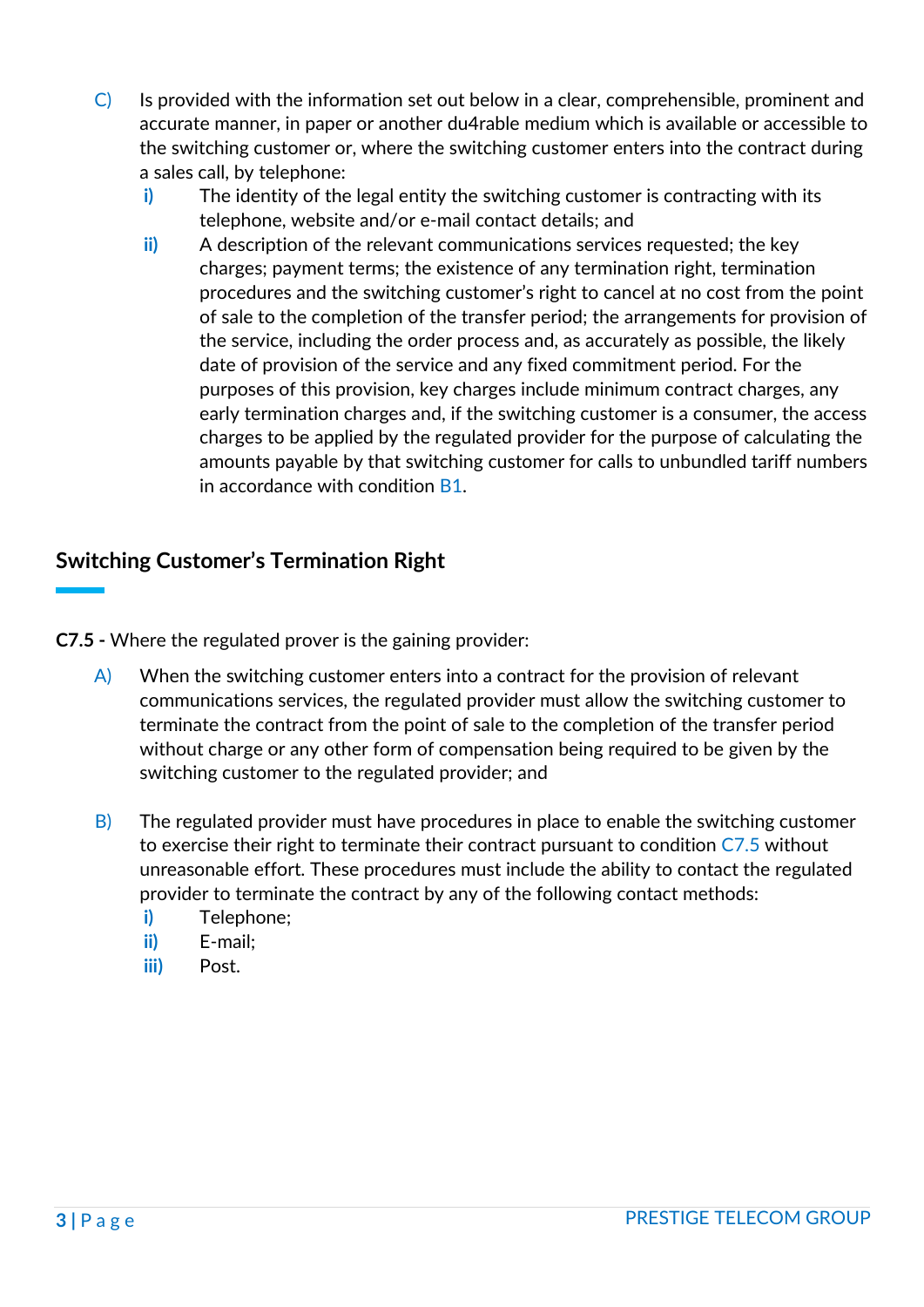# **Records Retention**

**C7.6 -** Without prejudice to condition C7.7, the regulated provider that is the gaining provider must use reasonable endeavours to create and keep all records regarding the sale of its relevant communications services, for a period of not less than six months. Such records must include the date and approximate time of the contact with the switching customer, the means through which the contract was entered into, the place where the contract was entered into, where relevant, and be such as to allow subsequent identification of the salesperson(s) involved and to assist in dealing with any complaint or query.

## **Record of Consent**

**C7.7 -** For each contract entered into with a switching customer for the provision of relevant communications services, the regulated provider that is the gaining provider must create and keep individually retrievable records of the following, for a period of not less than twelve months:

- $\overline{A}$  A direct record of consent, as provided by the switching customer, to:
	- **i)** Migrate from the relevant communications services supplied by the regulated provider that is the losing provider to the relevant communications services supplied by the gaining provider; or, as relevant
	- **ii)** Begin acquiring relevant communications services aver the target line
- $\vert B \vert$  A record of the explanation from the regulated provider that they are required to create a record of the switching customer's consent;
- C) The name and address of the switching customer;
- $\vert D \vert$  The time, date and means by which the consent in sub-section (a) above was given;
- E) Where appropriate, the place where the consent in sub-section (a) above was given and the salesperson(s) involved;
- F) The target address; and
- G) Where appropriate, the calling line identification of the target line.

**C7.8 -** The regulated provider that is the gaining provider shall keep records in accordance with condition C7.7 irrespective of whether the contract for the provision of the relevant communications services is cancelled or terminated within the minimum twelve-month period specified in Condition C7.7.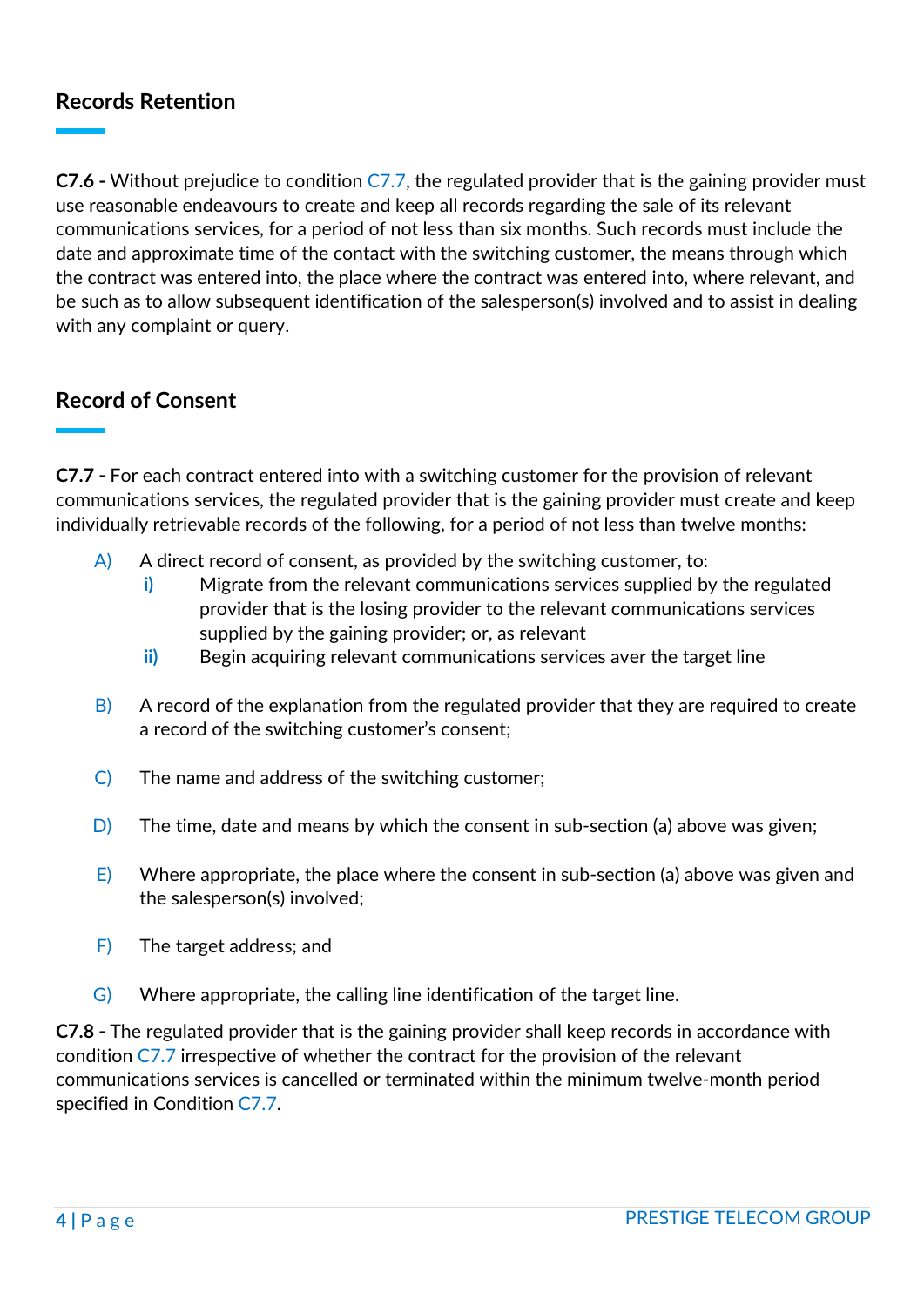### **Notification Letters**

**C7.9 -** When a switching customer enters into a contract for the provision of relevant communications services, the regulated provider that is the gaining provider must send that switching customer a letter. The letter shall set out in clear and intelligible terms:

- A) The date of the letter;
- $\vert B\rangle$  That the switching customer is transferring their relevant communications services;
- C) All relevant communications services that will be transferred;
- D) Where relevant, the calling line identification of all relevant communications services that will be transferred;
- $\overline{E}$  A reasonable estimate of the migration date;
- $\overline{F}$  The right of the switching customer to terminate the contract as set out in condition C7.5, the means by which the right to terminate can be exercised and the date by which the right to terminate must be exercised; and
- G) Relevant contract details

**C7.10 -** The regulated provider that is the losing provider must, in accordance with the industry agreed process, send the switching customer a letter. The letter shall set out in clear, intelligible and neutral terms:

- A) The date of the letter;
- $\vert$ B) That the switching customer is transferring their relevant communications services;
- C) All relevant communications services that will be transferred;
- D) Where relevant, the calling line identification of all relevant communications services that will be transferred;
- $\overline{E}$  All relevant communications services or other types of services provided by the losing provider that the losing provider reasonably expects to the directly or indirectly affected by the transfer;
- $\overline{F}$  All relevant communications services provided by the losing provider that the losing provider reasonably expects to remain unaffected by the transfer;
- G) A reasonable estimate of the migration date; and
- H) Relevant contact details.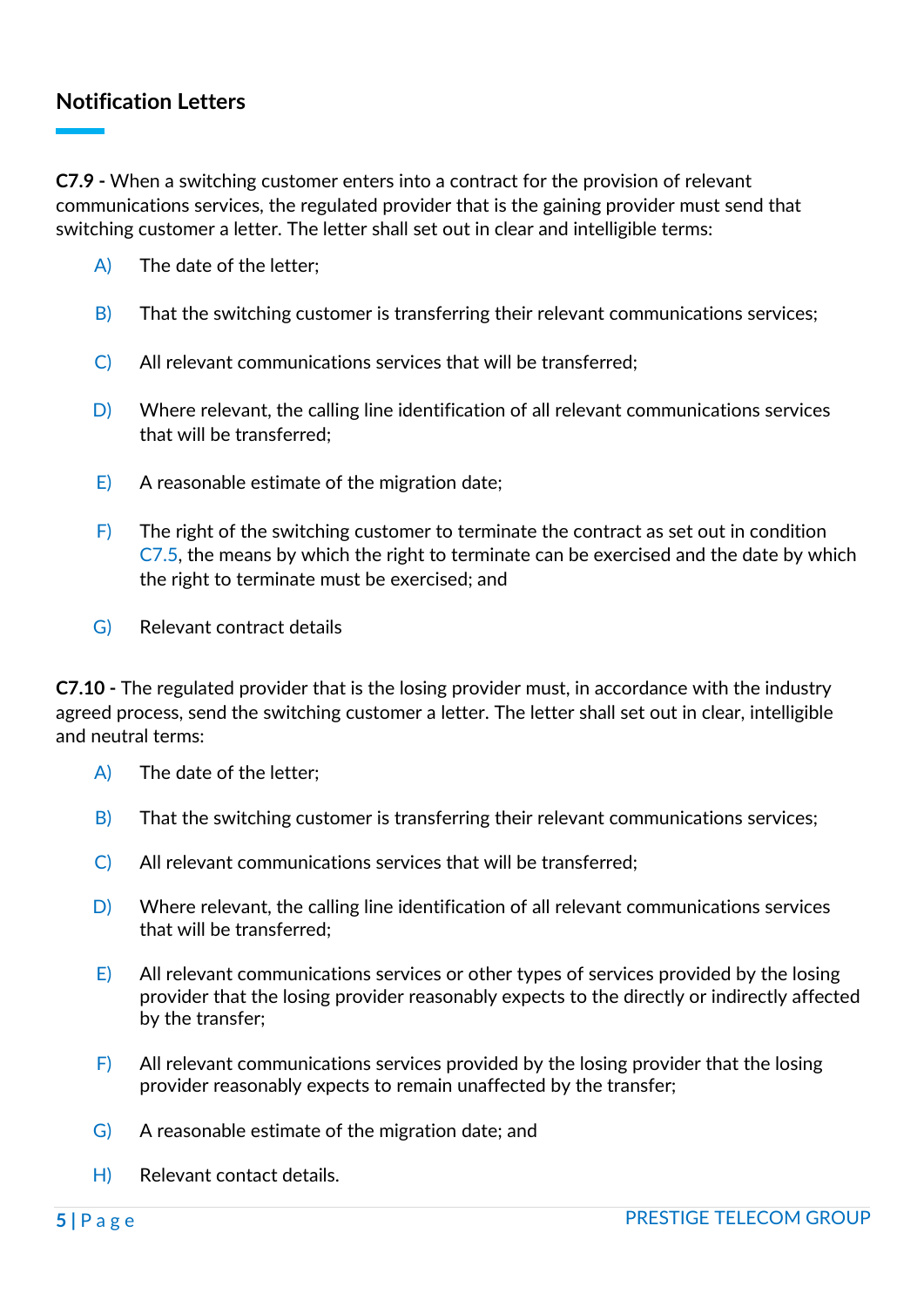**C7.11 -** Where a contract is entered into a with a switching customer for the provision of relevant communications services, the letter sent by the regulated provider that is the losing provider in accordance with Condition C7.10 shall, in addition to the information listen therein, set out in clear, intelligible and neutral terms:

- $\overline{A}$  An explanation that the transfer will automatically take effect on the migration date and that no contact is required with the regulated provider that is the losing provider to cancel their existing service;
- $\vert$ B) An explanation that after the transfer, the switching customer will receive a final bill including any early termination charge that is due;
- $\vert C \vert$  An explanation of the applicable early termination charge as set out in the contract;
- $\vert D \vert$  The means by which the early termination charge must be paid;
- $E$ ) The amount of the early termination charge due at the estimated migration date; and
- $\overline{F}$  Where applicable, the impact of the transfer on the prices of all continuing relevant communications services.

**C7.12 -** The letters under Conditions C7.9 to C7.11 must be sent in paper or another durable medium. Such letters must be sent by normal post, unless the switching customer has explicitly agreed to receive correspondence electronically, such as through verbal consent in a call or through electronic confirmation when ordering online.

## **Simultaneous Transfers**

**C7.13 -** Where the regulated provider is a gaining provider which elects to co-ordinate a communications provider migration on behalf of a switching customer who has requested a transfer of broadband and fixed-line telecommunication services to be provided by it over the same line, it shall ensure that, as applicable, an order is submitted to Openreach or to KCOM, where available, for the simultaneous transfer with minimal loss of service of both relevant communications services.

**C7.14 -** Where the regulated provider is a gaining provider which elects to co-ordinate a communications provider migration, on behalf of a switching customer, and which does not involve a change of the location where the relevant communications services are supplied: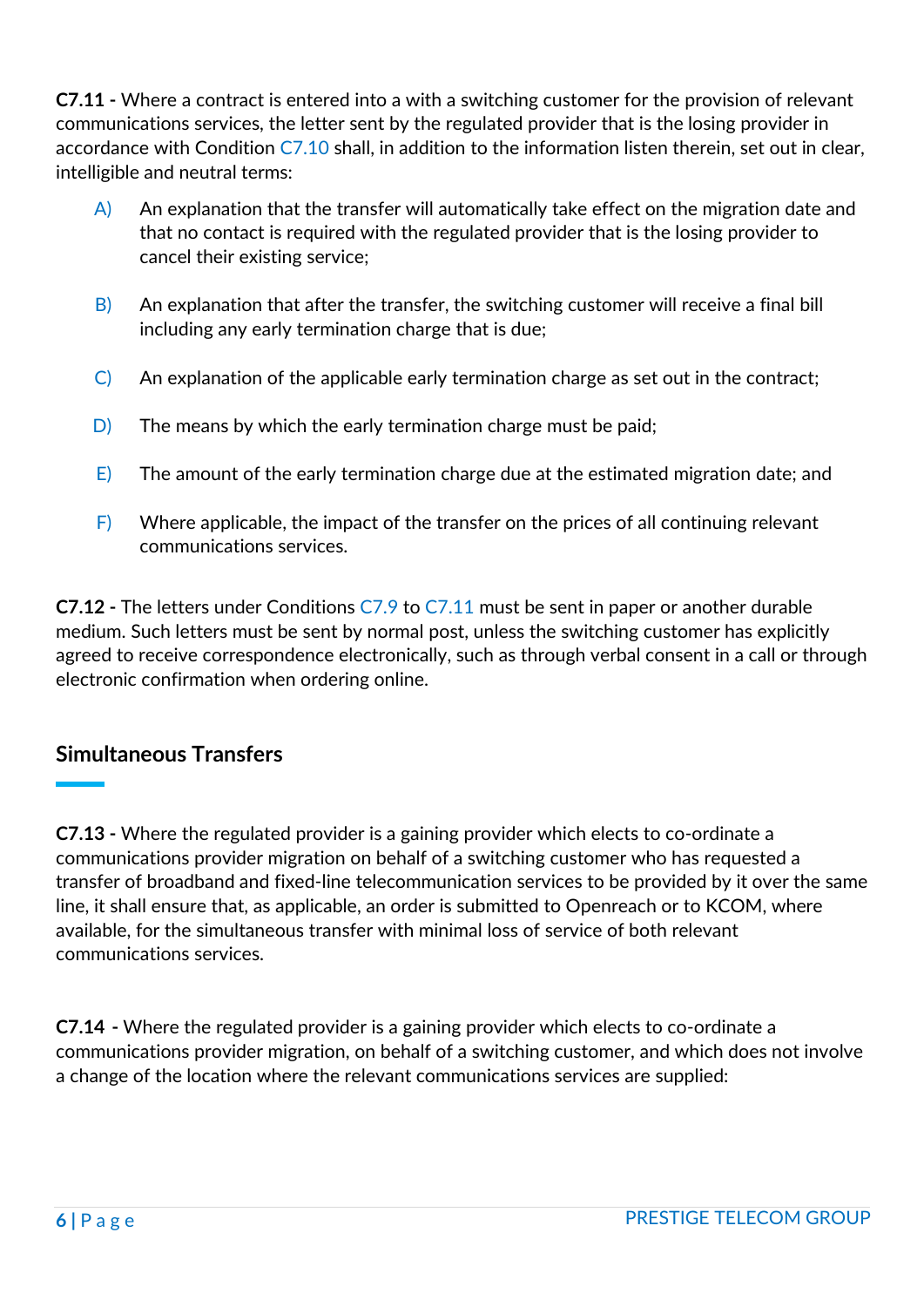- A) Both the gaining provider and the regulated provider this is the losing provider shall comply with the provisions of Annex 1 to this condition;
- B) Both the gaining provider and the regulated provider that is the losing provider shall ensure that the switching customer is not required to make contact with the losing provider in order for a communications provider migration to be put into effect;
- C) The regulated provider that is the losing provider shall not require, in particular, the granting of consent by it, nor the provision of any information by it to the switching customer, in order for a communications provider migration to be put into effect.

**C7.15 -** Where the regulated provider is a gaining provider which elects to carry out a working line takeover within Openreach's or KCOM's access network (as applicable) pursuant to a home-move request, it shall comply with the provisions of annex 2 to this condition.

# **Other Migrations of Broadband Services**

- **C7.16 -** In relation to migrations of broadband services not falling within the scope of condition.
- **C7.14** Regulated providers shall:
	- A) Facilitate the migration (or where applicable, connection) of the broadband service in a manner that is fair and reasonable;
	- B) Ensure that the migration (or where applicable, connection) of the broadband service is carried out within reasonable period; and
	- C) Ensure that the migration (or where applicable, connection) of the broadband service is carried out with minimal loss of the broadband service.

# **General Requirements**

#### **Responsibility**

**C7.17 -** Where regulated providers engage representatives or agents, they shall procure that such representatives or agents comply with the requirements of this condition.

## **Training**

**C7.18 -** Regulated providers must ensure that their staff or any representatives of any agency engaged by them, are appropriately trained to comply with the condition.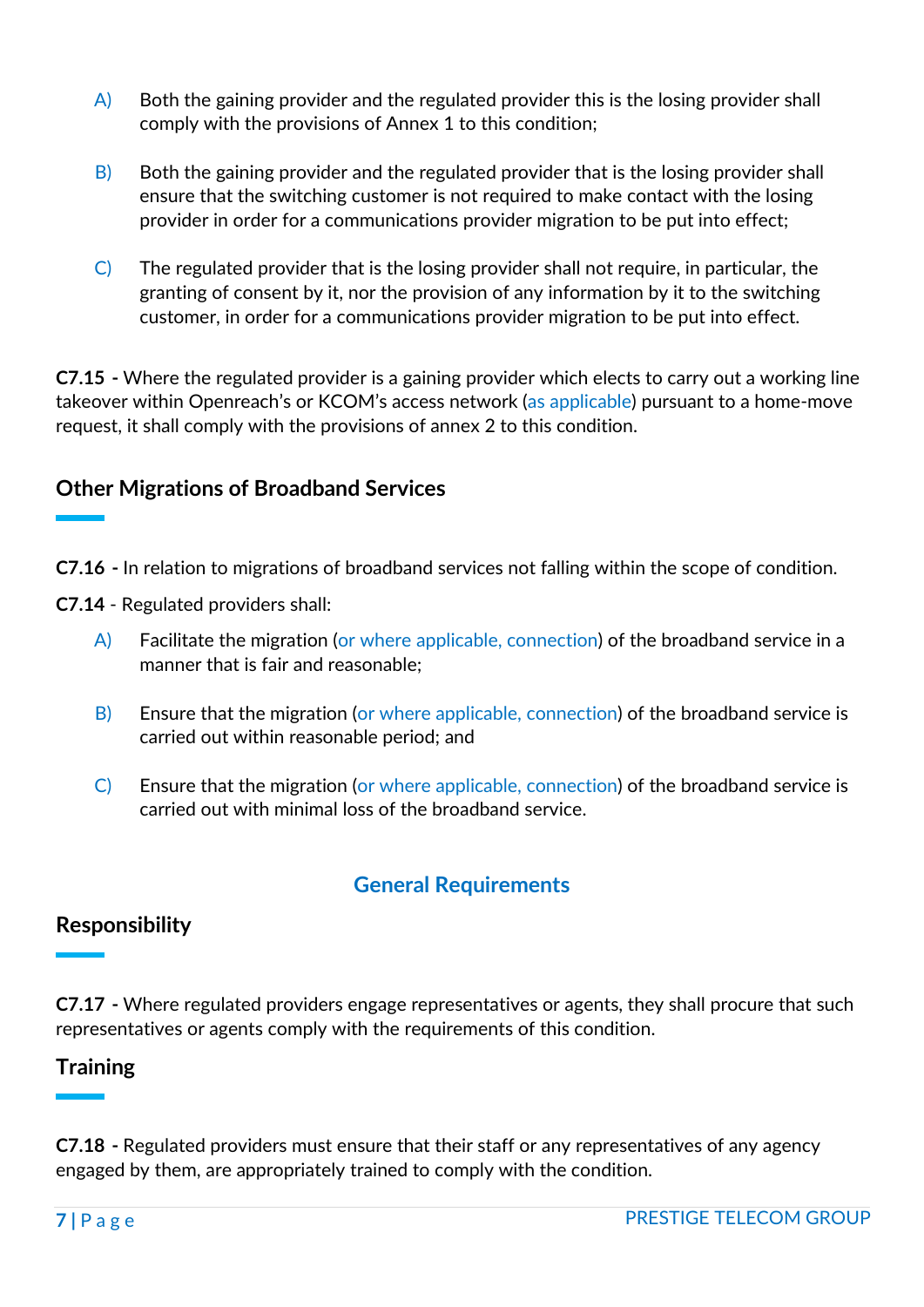# **Monitoring**

**C7.19 -** Regulated providers must monitor, including conducting regular audits, their compliance with this condition, including compliance on their behalf by any representatives or agency engaged by them, and take appropriate steps to prevent the recurrence of any problem(s) identified.

#### **Publication of Information**

**C7.20 -** Regulated providers must:

- $\overline{A}$  Publish a copy of Condition C7, or a link to a copy of Condition C7, published on Ofcom's website, in an easily accessible and reasonably prominent manner on their website or, where there is no such website, in such manner and form as directed by Ofcom; and
- B) Provide a copy of Condition  $C<sub>7</sub>$  to the switching customer free of charge upon reasonable request.

# **Mobile Switching**

## **Providing the Pac or the N-Pac, and Switching Information on Request**

**C7.21 -** Regulated providers must provide a PAC or an N-PAC and/or (as applicable) switching information to their mobile switching customers on request.

**C7.22 -** Regulated providers must ensure that the switching information provided in accordance with Condition C7.21 complies with the following requirements:

- $\mathsf{A}$  It must be accurate as at the day on which it is sent by the regulated provider;
- $\vert$ B) It must set out the total charge payable by the mobile switching customer, and where the request is for more than one mobile number, any charges payable must be aggregated across all mobile numbers for which the request was made
- $\vert C \vert$  It must set out any outstanding credit balances in respect of prepaid mobile services;
- $\vert D \vert$  When the switching information is provided online or by SMS it must contain a web link to the log-in page for the mobile switching customer's account with the regulated provider;
- $\overline{E}$  It must be provided in clear, intelligible and neutral terms.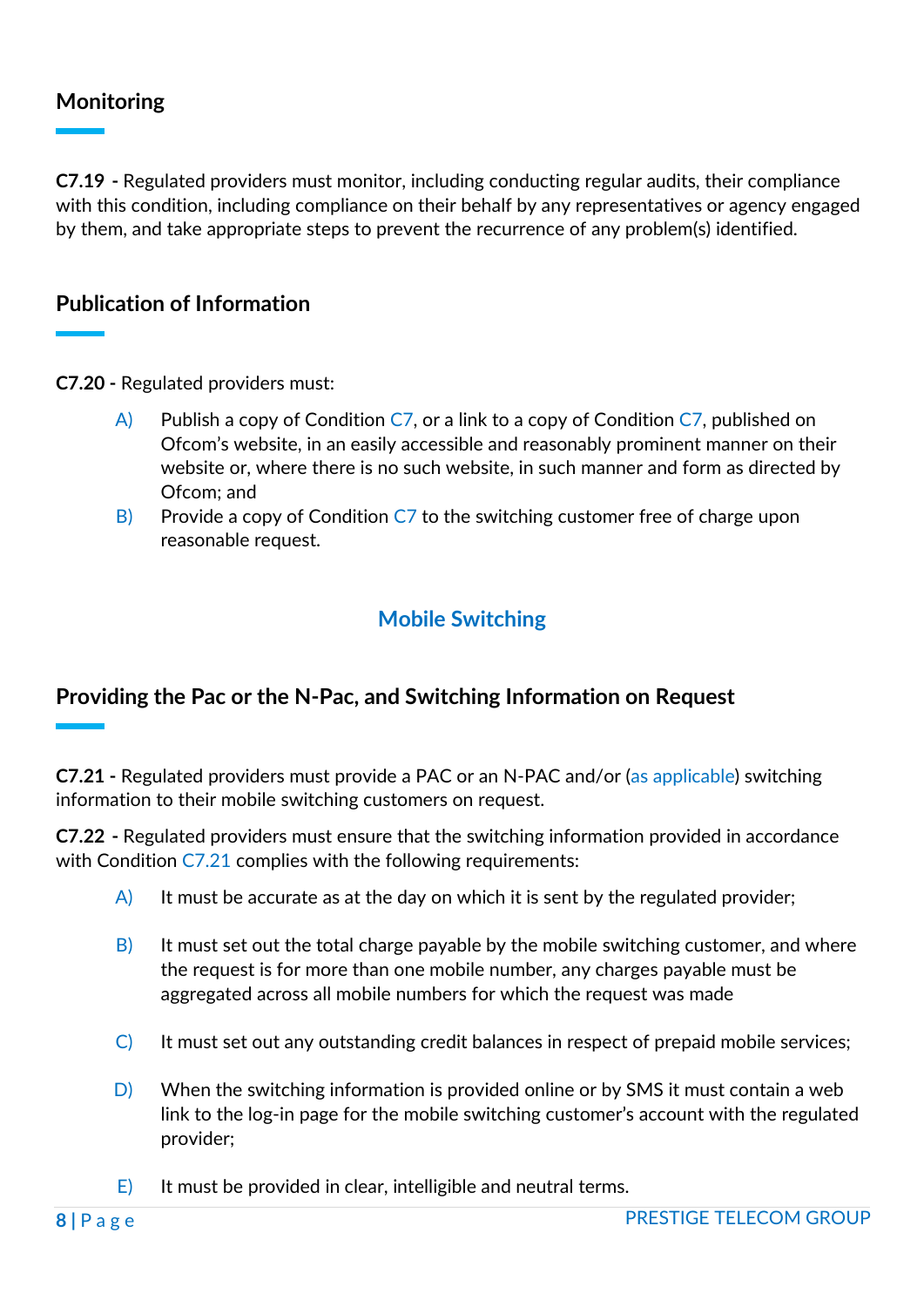# **How the PAC, N-PAC or Switching Information can be Requested and Received**

**C7.23 -** Regulated providers must ensure their mobile switching customer can request free of charge, a PAC, or an N-PAC and/or (as applicable) switching information via, at least, the following three means:

- $\overline{A}$  SMS, but only where the request for a PAC, or N-PAC is in respect of no more than one mobile number;
- $\vert$ B) Online, via an account which must be provided by the regulated provider to its subscribers; and
- C) By phone.

**C7.24 -** In respect of the obligation under Condition C7.23(A), regulated providers must ensure that all their mobile switching customer can request a PAC, or an N-PAC and/or (as applicable) switching information by using the respective unique numbers for each type of request as agreed by the relevant industry forum and approved by Ofcom.

# **When the PAC, N-PAC or Switching Information can be Requested**

**C7.25 -** Regulated providers must ensure that mobile switching customer are able to request a PAC, an N-PAC, and/or (as applicable) switching information:

A) By SMS and/or online in accordance with Condition C7.23© during at least any working day

# **How and when the PAC, N-PAC and/or Switching Information, Must be Provided to Residential Tariff Customers**

**C7.26 -** Regulated providers must ensure that they always provide, free of charge, the PAC, N-PAC and/or switching information (as applicable) to a mobile switching customer who has requested it:

- $\overline{A}$  Via the same means through which the request was made; and
- $\overline{B}$  If the request was not made by SMS and does not relate to more than one mobile number, in addition via SMS.

**C7.27 -** When regulated providers provide a PAC or N-PAC, to a mobile switching customer they must at the same time also provide switching information.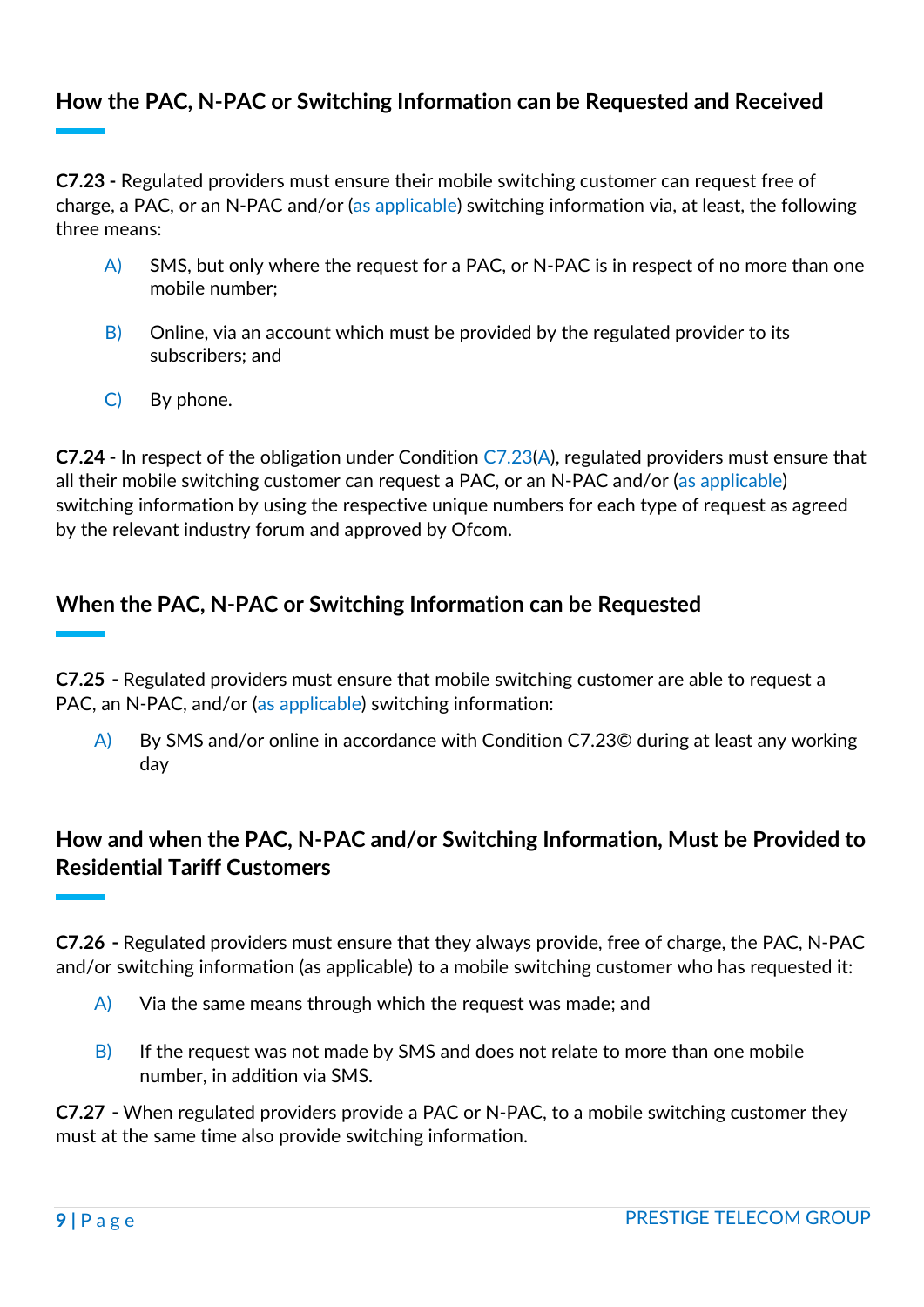**C7.28 -** Regulated providers must ensure that when they provide the PAC or N-PAC and/or (as applicable) the switching information in accordance with Condition  $C7.26$  (A) and (B) to a mobile switching customer, they do so no later than one minute from receipt of the request, save that, in the case of a request made by phone, the SMS required under Condition  $C7.26$  (B) may be sent at the latest up to one minute from the end of the phone call.

# **How and when the PAC, N-PAC, and/or Switching Information Must be Provided to Business Tariff Customers**

**C7.29 -** Regulated providers must ensure that they always provide, free of charge, a PAC or N-PAC to a mobile switching customer who has requested it in relation to a single mobile number:

- A) Where the request was made by phone, immediately over the phone, or if this is not possible by SNS within two hours from the end of the phone call;
- B) Where the request was made by SMS, by SMS within no more than two working days from the request;
- C) Where the request was made online, via the account online and in addition via SMS within no more than two working days from the request.

**C7.30 -** When regulated providers provide a PAC or N-PAC, in response to a request made by SMS or online from a mobile switching customer they must at the same time also provide switching information.

**C7.31 -** When regulated providers provide a PAC or N-PAC, in response to a request made by SMS or online from a mobile switching customer they must at the same time also provide switching information.

**C7.32 -** Regulated providers must ensure that they always provide, free of charge, switching information to a mobile switching customer who has requested it (whether the request is made by phone, SMS or online) by SMS (unless the request relates to more than one mobile number), or via the account online, within no more than two working days from the request.

# **Duration of validity of PAC and N-PAC**

**C7.33 -** A PAC and an N-PAC shall be valid from the day it is provided for a period of thirty calendar days.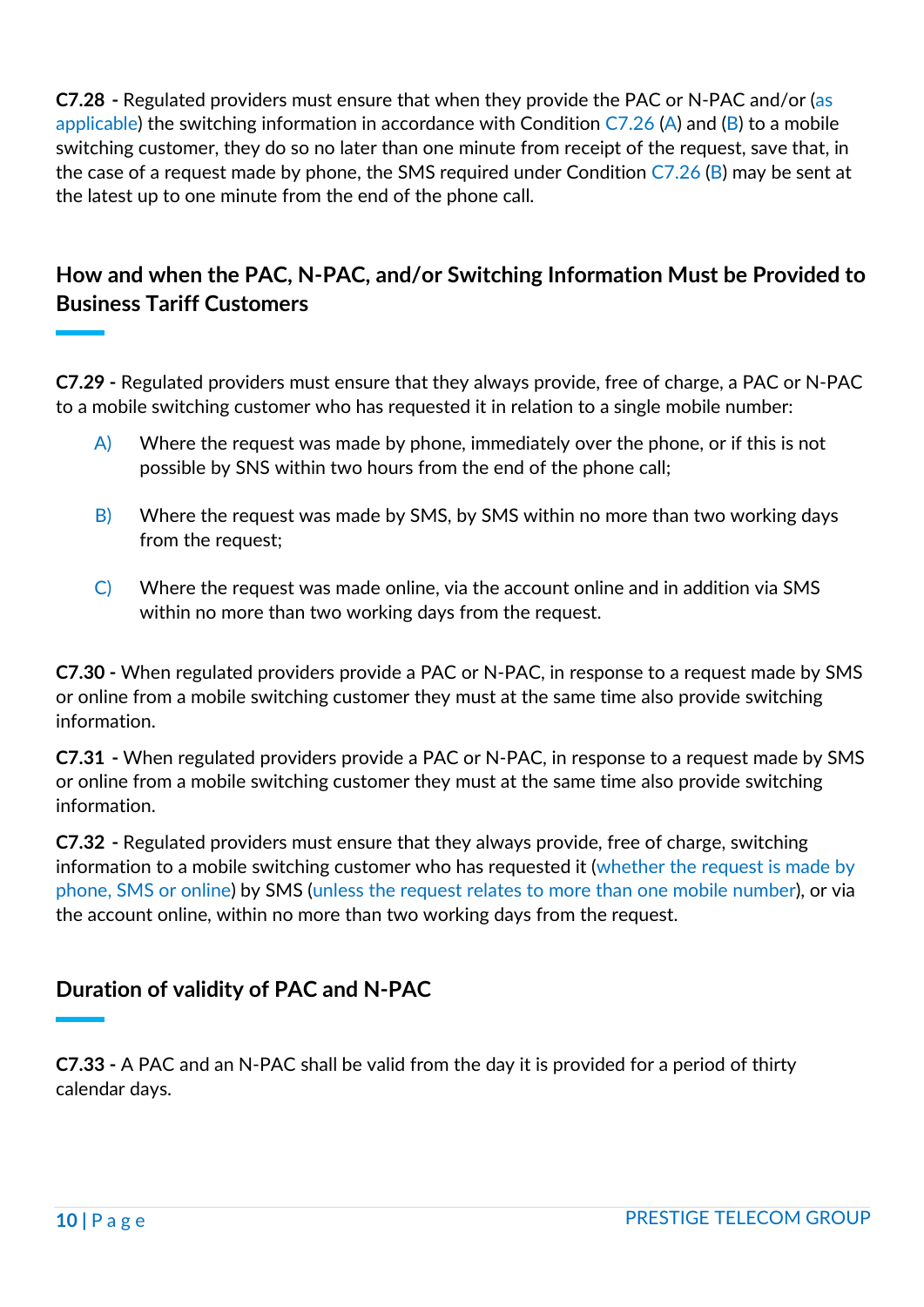# **Obligation to Ensure Regulated Providers Provide Information Where Request for PAC or N-PAC or Switching Information is Rejected**

**C7.34 -** Were a regulated provider receives a request for a PAC, an N-PAC and/or (as applicable) switching information, the regulated provider is only entitled to reject the request in accordance with the circumstances as agreed by the relevant industry forum and approved by Ofcom.

**C7.35 -** Where the regulated provider rejects a request, it must immediately send confirmation of the rejection via SMS to the mobile number of the mobile switching customer.

# **Obligation to Ensure Mobile Switching Customers Are Not Charged for Mobile Communications Service After the Switching Process Has been Completed**

**C7.36 -** On the working day on which the porting process or the non-porting switching process has been completed, any regulated provider must, after that process has been completed:

- $\overrightarrow{A}$  Cease providing the mobile communications services it was providing to the relevant mobile switching customer before the relevant mobile switching customer switched using the porting process or the non-porting switching process; and
- $\overline{B}$  Ensure that any charges which the relevant mobile switching customer may be required to pay, other than any early termination charge, are charges incurred only as a result of the provision of the mobile communications services up to and including the working date referred to in this paragraph, and do not include any charges in respect of any part of any period of notice that the relevant mobile switching customer is required to provide in order to exit the contract with the regulated provider, that would otherwise extend beyond the working day referred to in this paragraph.

# **Submission of PAC or N-PAC at Point of Sale**

**C7.37 -** Before entering into a contract for a mobile communications service with a mobile switching customer, a regulated provider must ensure that the relevant mobile switching customer is provided with the option of submitting the PAC or N-PAC that they have received of will receive from their current provider of mobile communications service at the same time that they enter into the contract.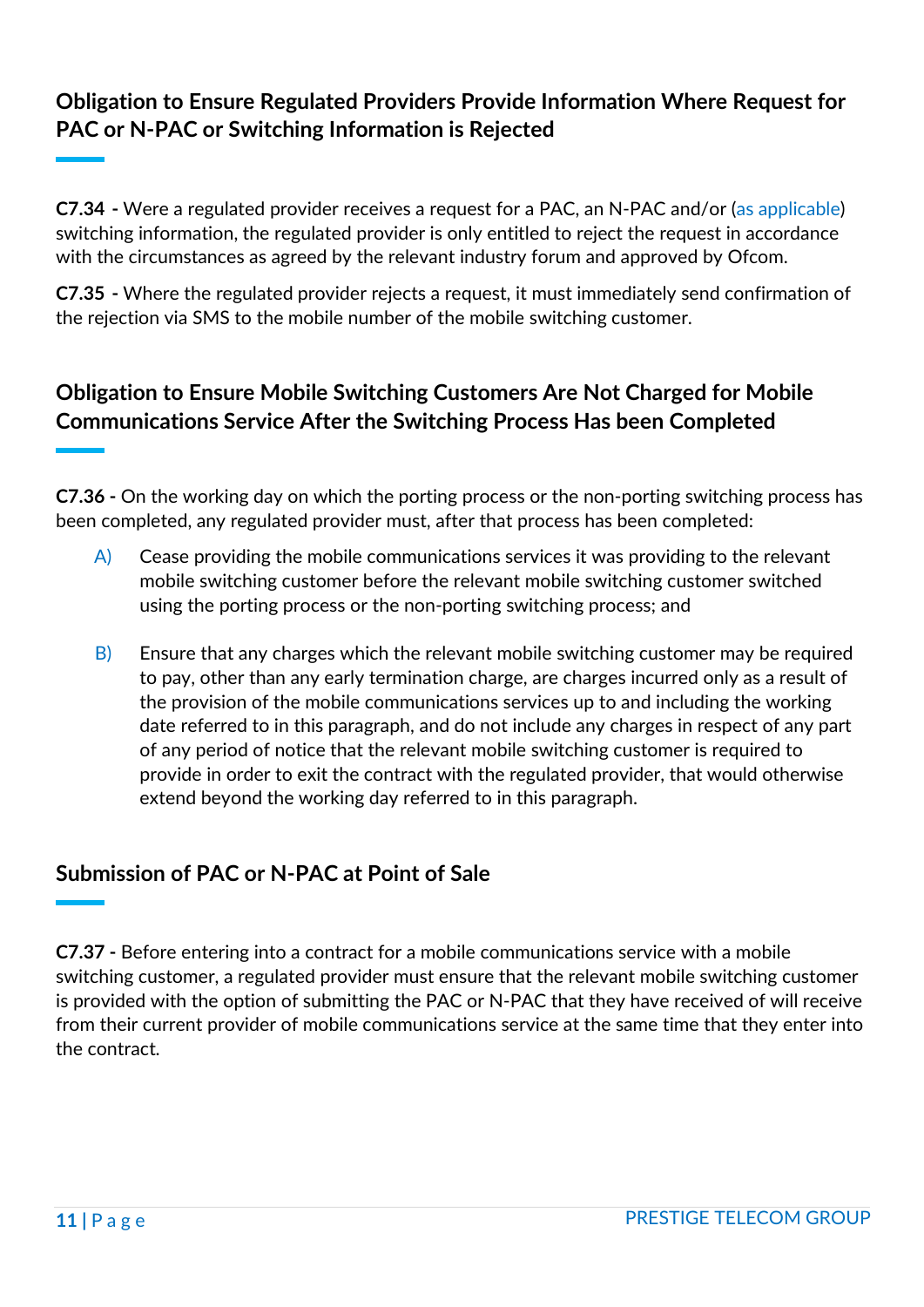# **Obligation to Ensure Switching Process is Completed Within One Working Day**

**C7.38 -** Regulated providers must ensure that the porting process shall, unless the relevant mobile switching customer agrees to defer the process, be completed within one working day from either:

- $\overline{A}$ ) SIM activation, where the relevant mobile switching customer has already submitted the PAC to the communications provider to whom the relevant mobile switching customer wants to switch at the time when they entered into the contract; or
- B) Where SIM activation has already taken place, submission of the PAC to the communications provider to whom the relevant mobile switching customer wants to switch.

**C7.39 -** Regulated provers must ensure that the non-porting switching process shall, unless the relevant mobile switching customer agrees to defer the process, be completed within one working day from either:

- $\mathsf{A}$ ) Sim activation, where the relevant mobile switching customer has already submitted the N-PAC to the communications provider to whom the relevant mobile switching customer wants to switch at the time when they entered into the contract; or
- B) Where SIM activation has already taken place, submission of the N-PAC to the communications provider to whom the relevant mobile switching customer wants to switch.

# **Obligation to Advertise Means by Which PAC or N-PAC or Switching Information Can be Requested**

**C7.40 -** Regulated providers must ensure that the three means by which a mobile switching customer must be able to request and receive a PAC or N-PAC and/or (as applicable) switching information, as set out in Condition  $C7.23$ , are well publicised and readily available, including ensuring that they are all easily accessible on regulated providers websites, with either:

- A) A weblink being clearly visible on a regulated provider's primary website for all subscribers
- B) A weblink being clearly visible on a webpage that is directly accessible from a primary webpage for all subscribers (i.e. '2 click' access).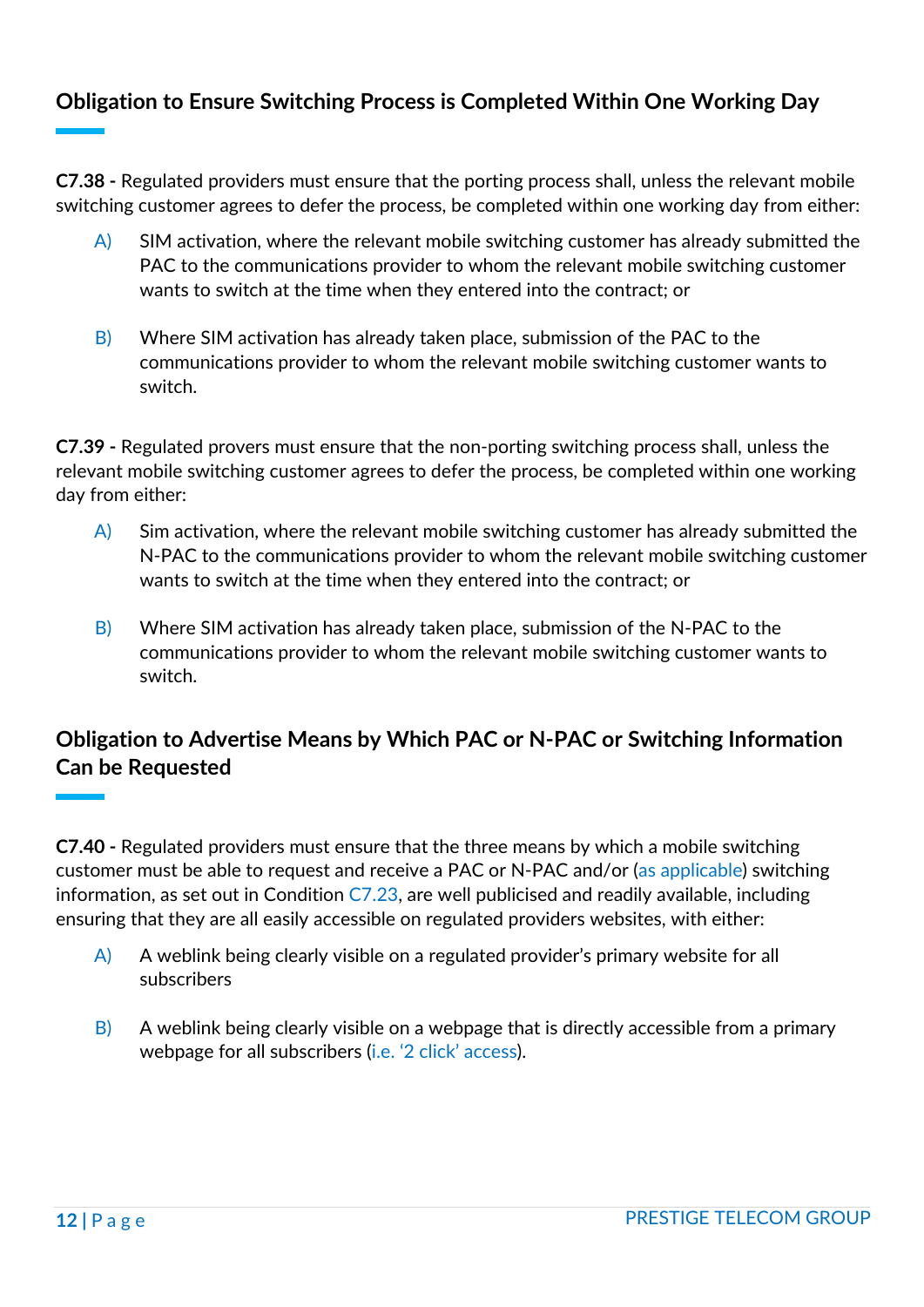# **Obligation to Provide Guidance on the Switching Process**

**C7.41 -** Regulated providers must provide guidance for subscribers on the porting process and nonporting switching process that is:

- A) Concise and easy to understand; and
- $\vert B\rangle$  Only contains relevant information about the porting process and non-porting switching process

**C7.42 -** Regulated providers must ensure that the guidance to be provided in accordance with Condition C7.41 is well publicised and readily available on their websites.

#### **Obligation to Provide Compensation**

**C7.43 -** Where a regulated provider, delays the completion of the porting process or the nonporting switching process beyond the one working day time limit set out in Condition C7.38 or Condition C7.39 or where there is an abuse of the porting process or the non-porting switching process by them or on their behalf, the regulated provider, shall provide reasonable compensation as soon as is reasonably practicable to the relevant mobile switching customer for such failure.

**C7.44 -** Regulated providers shall set out in plain English and in an accessible manner for each relevant mobile switching customer guidance on how they can access the compensation provided for in Condition C7.43, and how any compensation will be paid to them.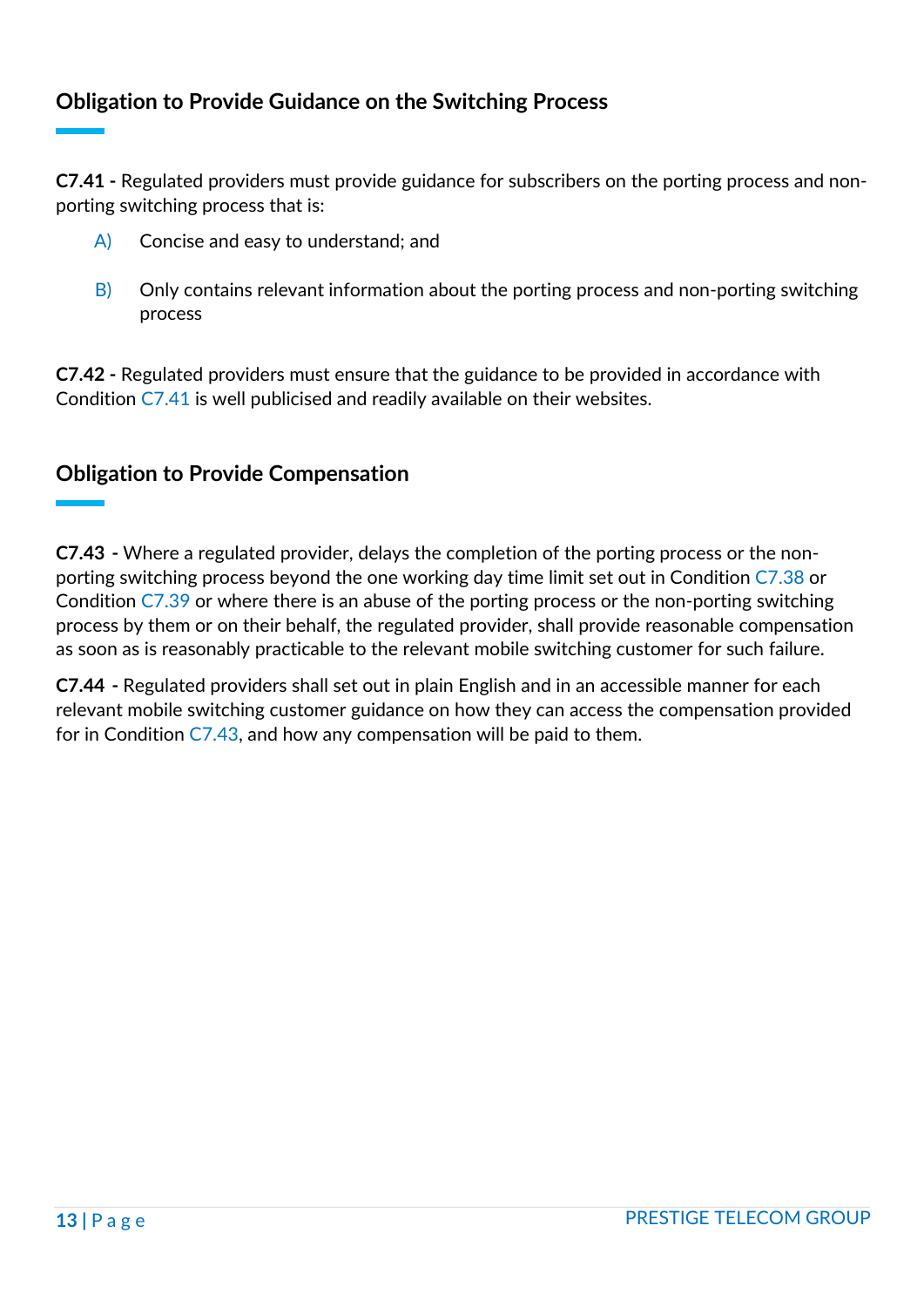# **Annex 1 to Condition 7**

## **Notification of Transfer**

**1.** Where a gaining provider elects to co-ordinate a communications provider migration on behalf of a switching customer who has requested to transfer to a relevant communications service supplied by it, that gaining provider shall, within a reasonable time, ensure a transfer order is placed.

## **Cancel Other**

- **2.** The losing provider shall only be permitted to use cancel other in the following circumstances:
	- a) Where slamming has occurred;
	- b) At the switching customer's request, where the gaining provider has failed to cancel the transfer order after being directed by the customer to do so ("failure to cancel");
	- c) Where the telephone line is or will be, ceased during the transfer period ("line cease");
	- $\mathsf{d}$ ) For other specified reasons not related to a switching customer's request to cancel a transfer, as agreed by the relevant industry forum and approved by Ofcom; and
	- e) In such other circumstances as directed by Ofcom.
- **3.** Before using cancel other in cases of slamming and/or failure to cancel, the losing provider shall take reasonable steps to establish that slamming and/or failure to cancel has actually taken place.
- **4.** After using cancel other, the losing provider shall confirm the cancellation of the order by durable medium to the switching customer, unless this is not possible or appropriate, including where the switching customer is deceased.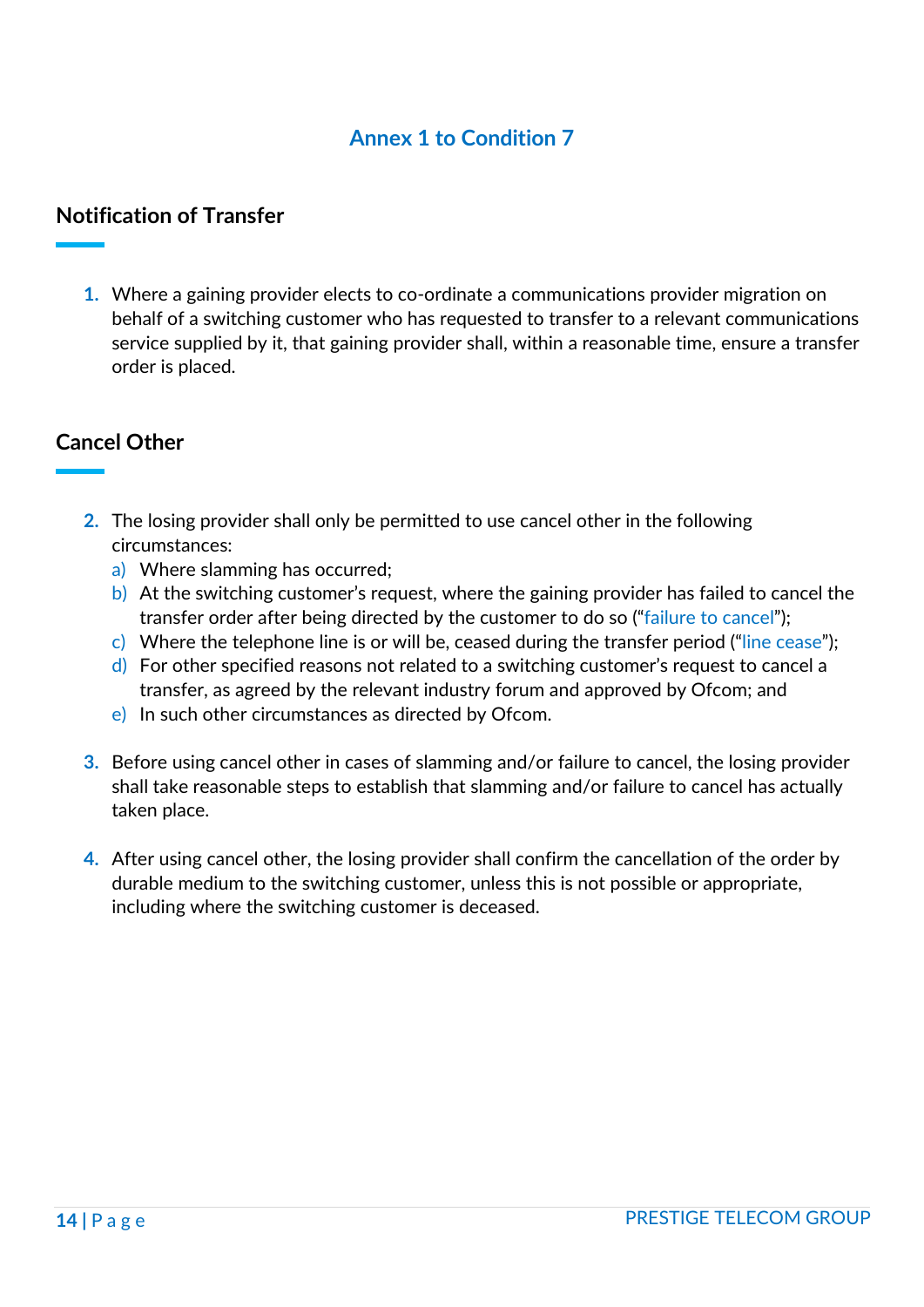- **5.** The losing provider shall record its reasons for using cancel other in each case, selecting the appropriate reason code from a list corresponding to permitted use of cancel other and consistent with one of the circumstances (a) to (d) set out below, as agreed by the industry and approved by Ofcom:
	- a) Where the switching customer has never contacted, or has never been contacted by, the gaining provider;
	- b) Where the switching customer has contacted, or has been contacted by, the gaining provider, but has not given the gaining provider authorisation to transfer some or all of their relevant communications services;
	- c) Where the switching customer has agreed to purchase a product or service from the gaining provider and the gaining provider has submitted an order for a different product or service which the switching customer has not agreed to purchase; or
	- d) Where the switching customer has agreed to transfer some or all of their relevant communications services to the gaining provider having understood as a result of a deliberate attempt by the gaining provider to mislead, that they are making an agreement with a different regulated provider.

# **Annex 2 to Condition C7**

#### **Working Line Takeovers**

**1.** Subject to paragraphs 2 and 3 of this Annex, where a regulated provider that is a gaining provider elects to carry out a working line takeover pursuant to a home-move request that gaining provider shall ensure a working line takeover order is placed?

## **Asset Identification**

- **2.** Before a working line takeover order is placed, a gaining provider shall take reasonable steps, having regard to industry best practice, to identify the target line.
- 3. A gaining provider may only place a working line takeover order if it has identified an exact match for the target line.